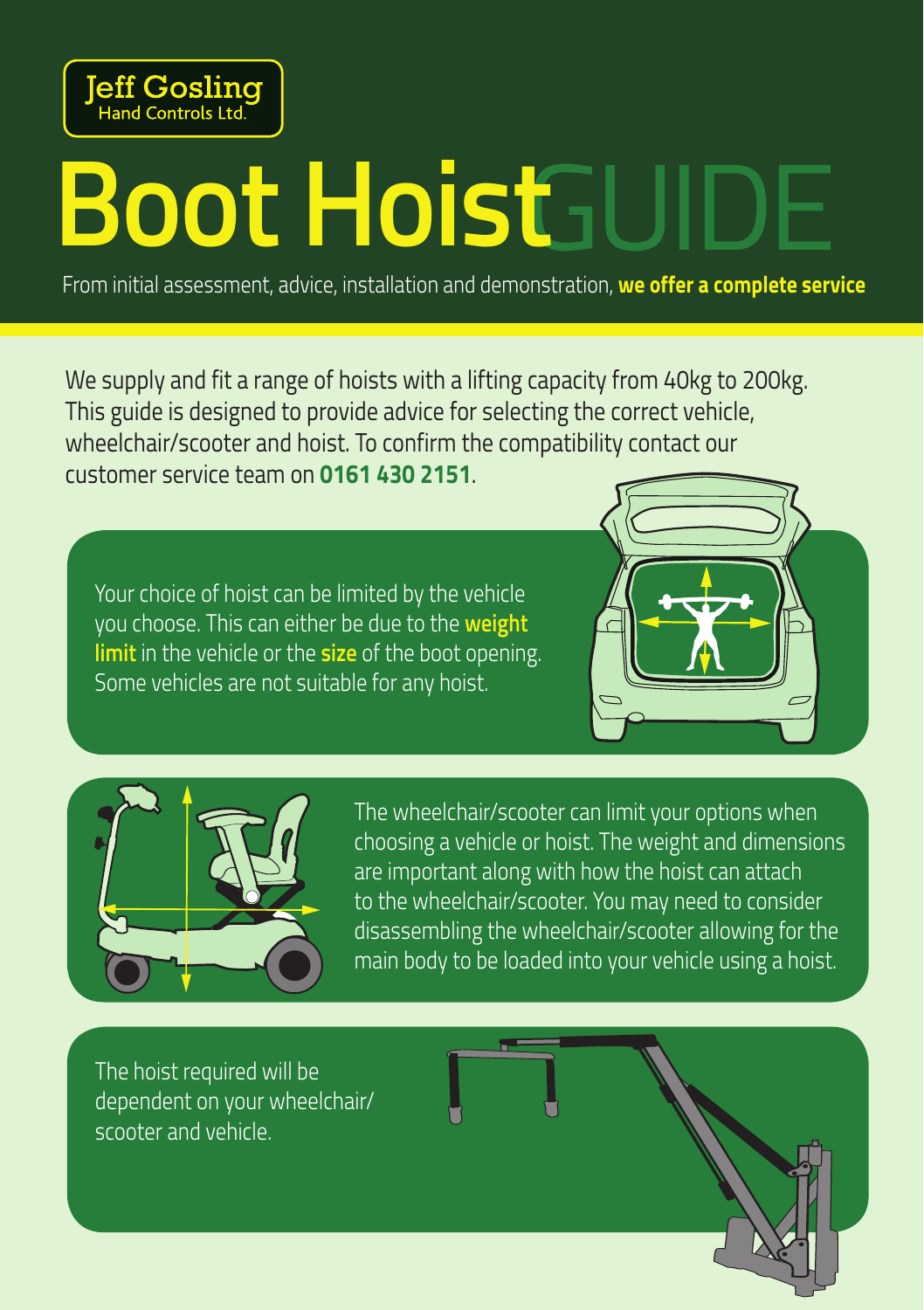# Will my wheelchair/scooter fit?

It may seem obvious, but it is important to measure your vehicle to make sure that your wheelchair/scooter will fit and to ensure that you choose a hoist with the right capacity to lift your wheelchair/scooter.

## **Height**

The height of the wheelchair/scooter must be significantly less (approximately 150mm) than the height of the boot opening to allow room for the jib arm of the hoist. The boot measurement is taken at the height of the boot opening at its lowest point.



# **Length**

The wheelchair/scooter will most likely have to be loaded forward and therefore you need to consider the length of the boot. It is important that you use the shortest distance from the tailgate to the back of the seats. Please take into consideration the sloping seats and tailgate as these can reduce the internal length of the vehicle. Often folding down or sliding forward some of the rear seats will create enough length for a wheelchair/scooter



to fit. It is important to check if there are any gaps left in the boot floor or if there is a step up in the vehicle when the rear seats are adjusted as these can make it difficult to load/unload the wheelchair/scooter. In a seven seat vehicle you will always have to fold down the seventh seat once the hoist is installed.

### **Width**

The total width of the wheelchair/scooter must be at least 200mm less that the width of the boot opening to allow room for the hoist frame. It is highly unlikely your wheelchair/scooter can be stowed sideways in your vehicle. The boot measurement is taken at the width of the boot at its narrowest point.

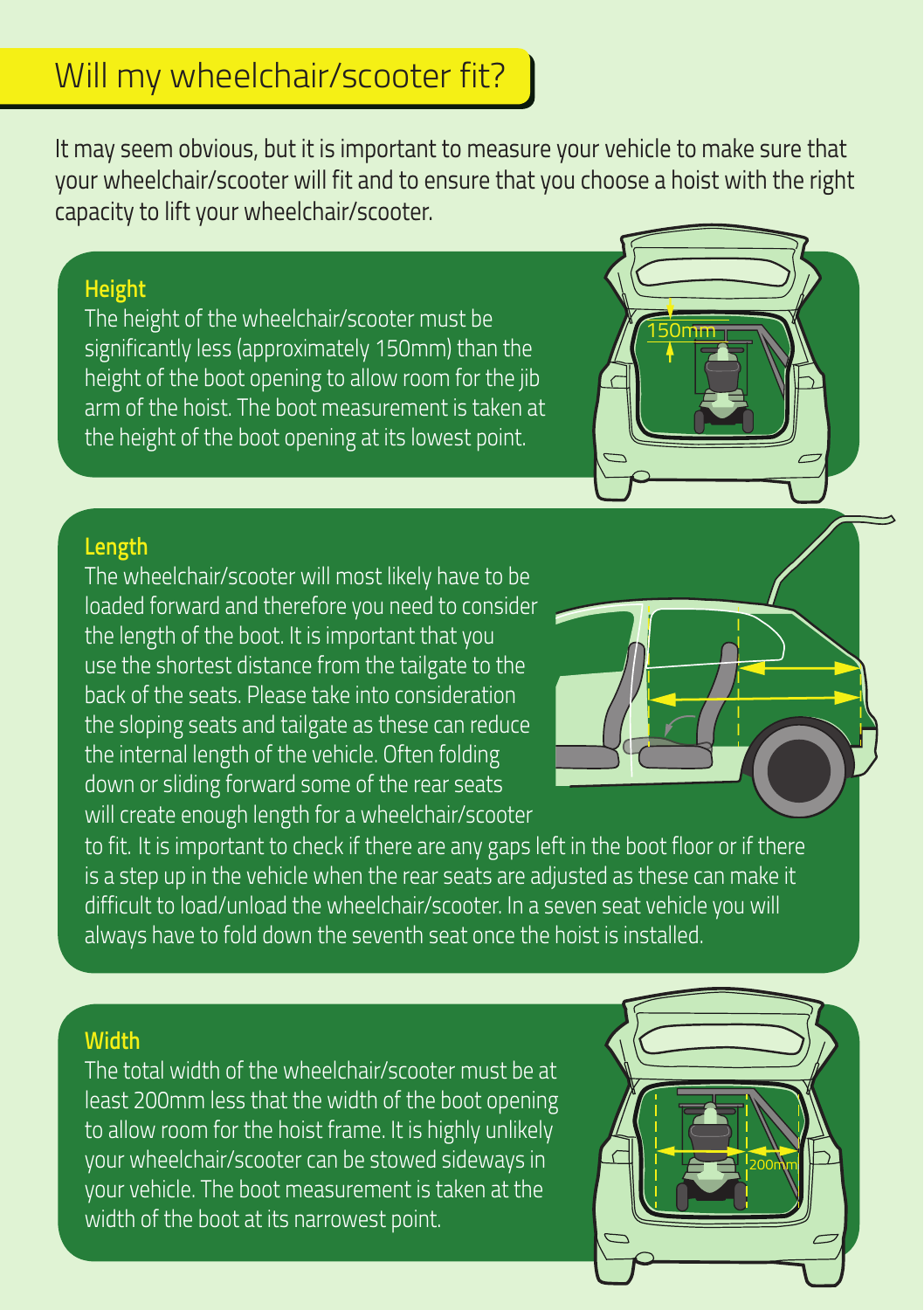# **Weight**

The total weight of the wheelchair/scooter must be less than the maximum load of the hoist. If the total weight is close to the maximum load then the hoist may operate slower as it is at full capacity. The weight limit is also restricted for some vehicles.



## **Wheelchair/Scooter**

It may be that you can fold, adjust or remove parts from your wheelchair/scooter to reduce the size to allow it to be loaded into a vehicle. In most circumstances you will need to remove at least one armrest (usually the right side) to load a wheelchair/scooter into a vehicle. Often you will also need to remove any accessories, e.g. baskets. Sometimes to be able to attach a bracket to the wheelchair/scooter we will be required to drill or modify the frame.



Fixed frame wheelchair with backrest folded, armrests & footrests removed



Fixed frame wheelchair with backrest, armrests & footrests removed



Seat post wheelchair with backrest folded, armrests removed and footrest folded



Scooter with armrests removed and tiller folded



Seat post wheelchair with seat off and footrest folded



Scooter with seat removed and tiller folded



Manual folding wheelchairs, although often the lightest items, can be difficult to load using a hoist. When folded the wheelchair is generally quite tall and therefore does not easily fit through the boot opening of most vehicles.